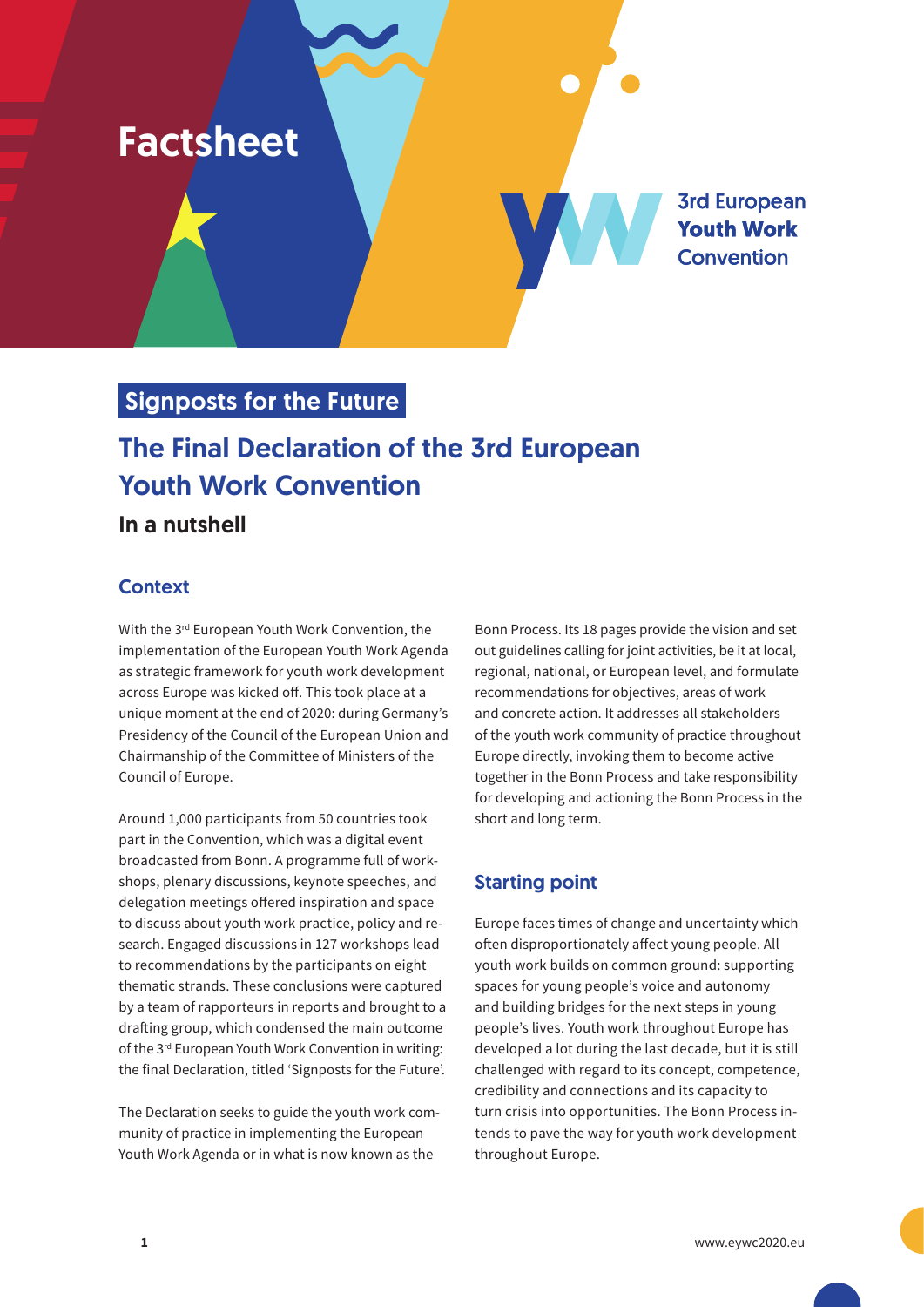### Content: Growing youth work throughout Europe in eight priority areas

'Signposts for the Future' proposes eight priority areas for the Bonn Process and invites all those active in youth work in Europe to link their own engagement to them:

#### Develop and expand the youth work offer

To strengthen the provision of youth work in Europe, European policies and local policy-making play an important role in supporting the further development of a quality local youth work offer. For example, the following measures are proposed:

- **•** Realise a local youth work offer
- **•** Strengthen the local youth work community of practice
- **•** Use quality standards
- **•** Create a European charter for governance
- **•** Invest in accessible and sustainable funding
- **•** Mobilise European funding programmes

#### Quality development

Quality development in youth work calls for better outreach and information about existing support structures and mechanisms. Clearer structures for co-operation and co-creation within and between all levels as well as strengthening and connecting existing networks at all levels is needed. For example, the following measures are proposed:

- **•** Broaden implementation of existing quality frameworks, systems, and support structures
- **•** Establish occupational standards for the education and training of youth workers
- **•** Establish a youth work research agenda
- **•** Strengthen and establish networks and structures for co-operation and co-creation
- **•** Establish information and processes for dialogue

#### A common direction for the youth work community of practice

For youth work to move in the same direction, providing spaces to explore, exchange, and build on examples of good practice across different styles of practice are required. A co-ordinated approach to learning, sharing, supporting, and building on youth work development and good practice at local, regional, national, and European level is needed. For example, the following measures are proposed:

- **•** Map the community of practice and establish working relationships
- **•** Secure structural funding for collaborative structures and networks
- **•** Provide information and capacity-building on the European dimension
- **•** Develop and promote a European digital platform on youth work
- **•** Establish a monitoring, evaluation and learning board to follow progress
- **•** Implement a European Youth Work Convention every five years

#### Beyond the youth work community of practice

It is important to communicate the value of youth work and engage effectively with different sectors. Strategic and operational approaches to crosssectoral co-operation and horizontal co-operation on youth (and youth work) at all levels is needed. For example, the following measures are proposed:

- **•** Communicate the value of youth work
- **•** Engage with other sectors strategically
- **•** Define specific other sectors based on shared objectives and build up co-operation
- **•** Create and maintain multi-disciplinary structures, networks, and bodies on youth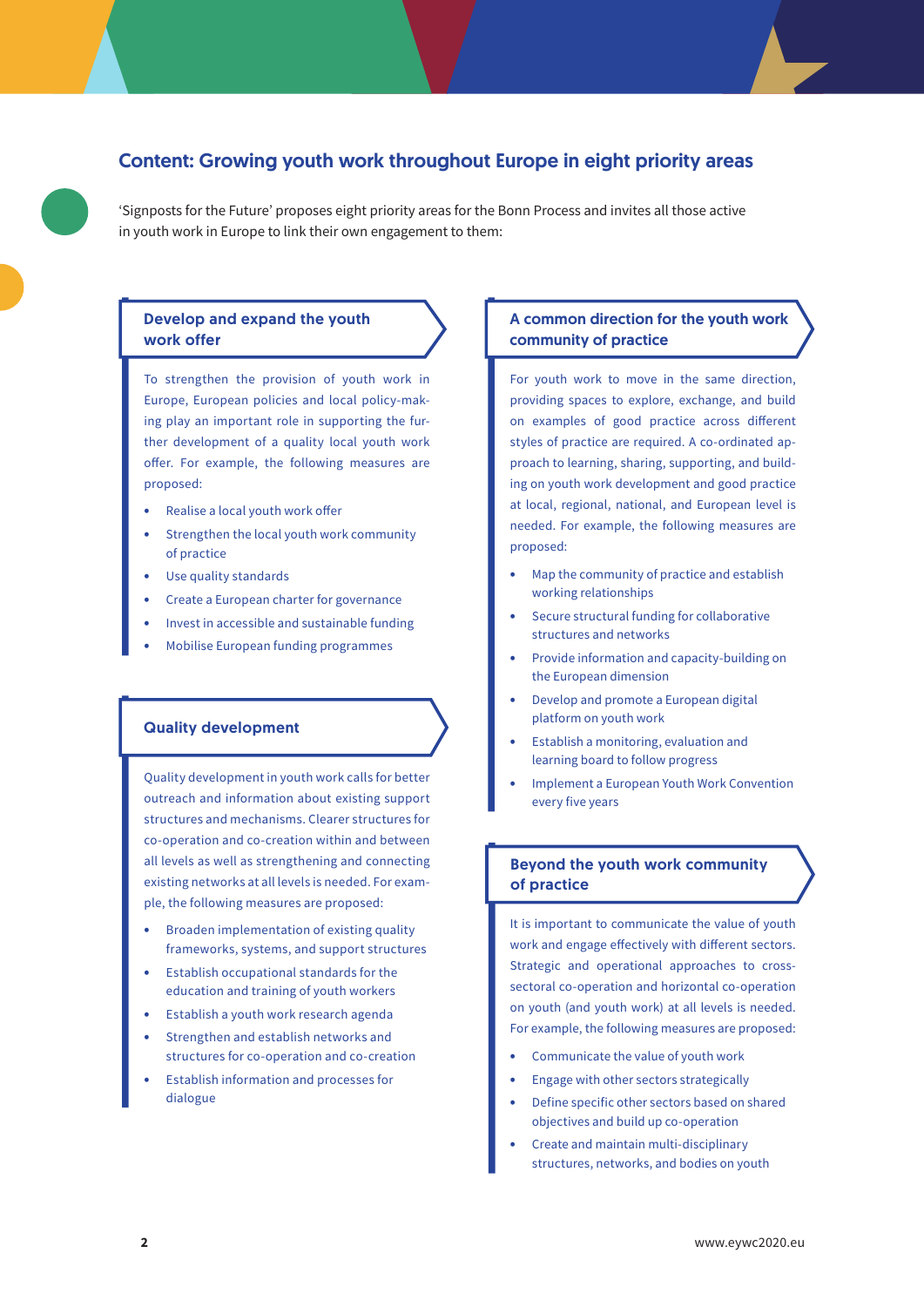#### Promotion and recognition

More strategic and co-ordinated efforts are needed to make youth work better understood, visible and credible as a distinct work arena. Developing a common language, a set of terms supporting a widely shared general definition while leaving enough space to adjust and connect to local contexts and realities, will help create a common narrative. For example, the following measures are proposed:

- **•** Organise events, such as campaigns or yearly thematic days
- **•** Develop a communications plan that connects all levels
- **•** Organise peer-learning activities
- **•** Develop measures to validate learning in youth work in formal education
- **•** Establish a European network of youth workers associations
- **•** Build on European initiatives, including Strategic National Agencies Co-operation projects

To be a safety net for all young people in times of uncertainty, more resilient youth work structures are required that are grounded in evidenceinformed innovation principles, encompassing longterm thinking, reflexivity and strategy-based youth work. A culture of innovation in youth work practice should be fostered as well as the capacity of youth work to navigate European and worldwide transformations. For example, the following measures are proposed:

- **•** Create resilient youth work structures
- **•** Support actions providing safety and mental health of young people
- **•** Improve smart youth work by investing in infrastructure and competence development
- **•** Make youth work greener
- **•** Advocate for youth work as one of the primary civic society development strategies
- **•** Support young people's engagement in a democratic society
- **•** Create innovation hubs for progressive and pioneering youth work

#### Policy frameworks

Youth work should be an integral part of youth policy, systematically incorporating the needs and measures regarding youth work into youth policies, both vertically and horizontally. For example, the following measures are proposed:

- **•** Incorporate youth work as integral part of youth policies at all levels
- **•** Strengthen co-operation between European Commission and Council of Europe on youth work
- **•** Support involvement of young people and youth workers in policy-making and implementation
- **•** Apply research-based and rights-based approaches in policy-making and implementation
- **•** Promote youth laws, youth work laws and strategies for youth work
- **•** Establish systematic checks of youth work policies by setting a common European quality standard

### Innovation and emerging challenges A strategic framework for youth work development

The Bonn Process offers a framework for the youth work community of practice to consider what it could be doing for youth work itself. However, the growth of youth work throughout Europe would be even better served if European institutions further aligned their visions for youth work within their respective youth strategies. This requires a joint letter of commitment or memorandum of understanding, connecting the Bonn Process to wider pan-European education and learning initiatives. For example, the following measures are proposed:

- **•** Align the commitment of the European institutions by a public statement
- **•** Establish a joint action task force at European level
- **•** Establish national working groups
- **•** Provide framing conditions for supporting local youth work provision
- **•** Establish a robust communications and networking strategy
- **•** Anchor ownership of the Bonn Process throughout the whole youth work community of practice

**3**



Bundesministerium<br>für Familie, Senioren, Frauen<br>und Jugend